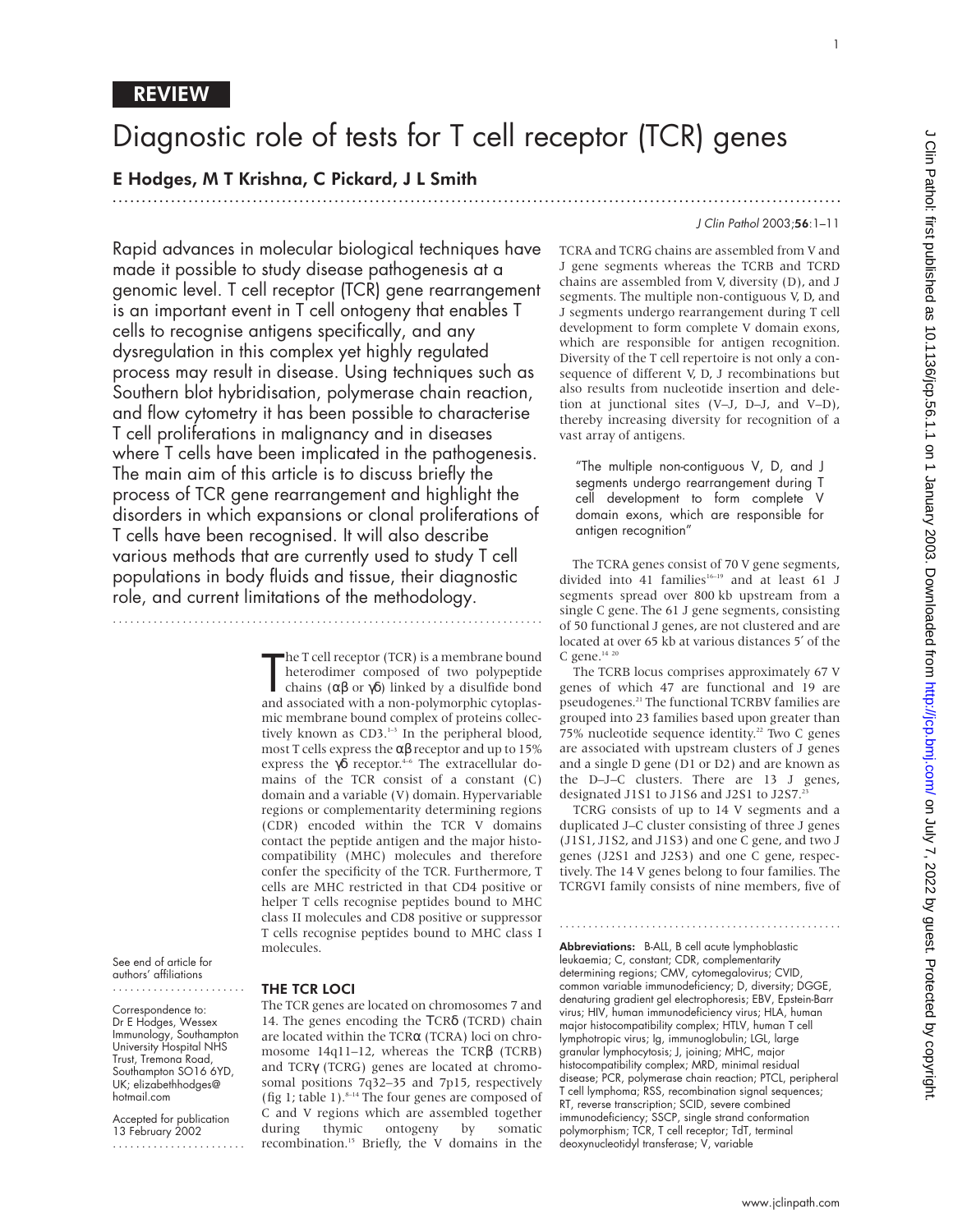

**Figure 1** Germline organisation of the T cell receptor (TCR) genes. The TCRA, TCRB, and TCRG loci are located on the chromosomes at positions 14q11–12, 7q32–35, and 7p15, respectively. The TCRD loci are also situated on chromosome 14, within the TCRA loci. The gene segments are designated using the World Health Organisation standards for TCR nomenclature.7 The shaded boxes indicate the type of gene segment: V, variable (black); D, diversity (white); J, joining (dark grey); C, constant (light grey).

which are functional and four of which are pseuodogenes, and the remaining three families (II, III, and IV) each consist of a single gene. The remaining two genes are VA, which lies 5′ to the TCRGVII, and VB, which lies 5' to TCRGVIII.<sup>24 25</sup>

The TCRD locus is located within the TCRA locus between the AV and AJ gene segments. It is flanked by TCRD deleting elements (ιJA and δREC) such that rearrangements of the deleting elements to each other or rearrangement of AV to AJ gene segments causes deletion of the intervening TCRD gene locus. The germline encoded TCRD locus consists of eight V segments, three D segments, four J segments, and a single C segment.<sup>14</sup> TCRDV2 is located immediately upstream of the D and J segments, whereas TCRDV3 is located downstream of the TCRDJ cluster in an inverted orientation. TCRDV1 is located among the TCRAV genes 360 kb upstream of the TCRDC gene cluster, whereas the remaining five TCRDV genes (described as TCRAV/DV) are also found among the TCRAV genes.<sup>14</sup>

# V(D)J RECOMBINATION

The T lymphocyte has a unique ability to recognise a vast array of non-self antigens and rearrangement of multiple V, D, and J gene segments accounts for the diversity and specificity necessary for this function. During TCR gene rearrangement the V, D (only in TCRB and TCRD chain rearrangement), and J

segments are brought together into a continuous V–D–J coding block (fig 2).<sup>15</sup> These events are mediated by recombination activating genes, RAG1 and RAG2, $2^{6}$  27 and the enzyme terminal deoxynucleotidyl transferase (TdT).<sup>28</sup> The TCR gene segments, as with the immunoglobulin genes, are flanked by recombination signal sequences (RSS), which act as recognition sites for the VDJ recombinase and mark the points at which somatic recombination occurs. The RSS comprises two conserved sequences, a heptamer (CACA/TGTG) separated by 12 or 23 random nucleotides from a consensus nonamer sequence (ACAAAAACC or GGTTTTTGT). Recombination may only take place between gene segments flanked by different spacers, $29\,30$  and this phenomenon is known as the "12–23" rule.<sup>31</sup> Therefore, V gene segments flanked 3' by a 23 bp spacer can recombine with D segments or directly with J segments, both of which are flanked 5′ by a 12 bp spacer. The rearrangement of TCRB and TCRD is a two step process, in which a D gene first recombines with a J gene and then a V gene recombines with the D–J block (fig 2). Because of the absence of D genes in TCRA and TCRG, only V–J recombination occurs in these two chains.

"Diversity of the T cell repertoire is not only a consequence of different V, D, J recombinations but also results from nucleotide insertion and deletion at junctional sites"

| TCR gene     | Chromosome | V segments | D segments | J segments | C segments |
|--------------|------------|------------|------------|------------|------------|
| $\alpha$ (A) | $14q11-12$ | 70         |            | 61         |            |
| $\beta$ (B)  | 7q32-35    | 67         |            | 13         |            |
| $\gamma$ (G) | 7p15       | 14         |            |            |            |
| $\delta$ (D) | $14q11-12$ | 8          |            |            |            |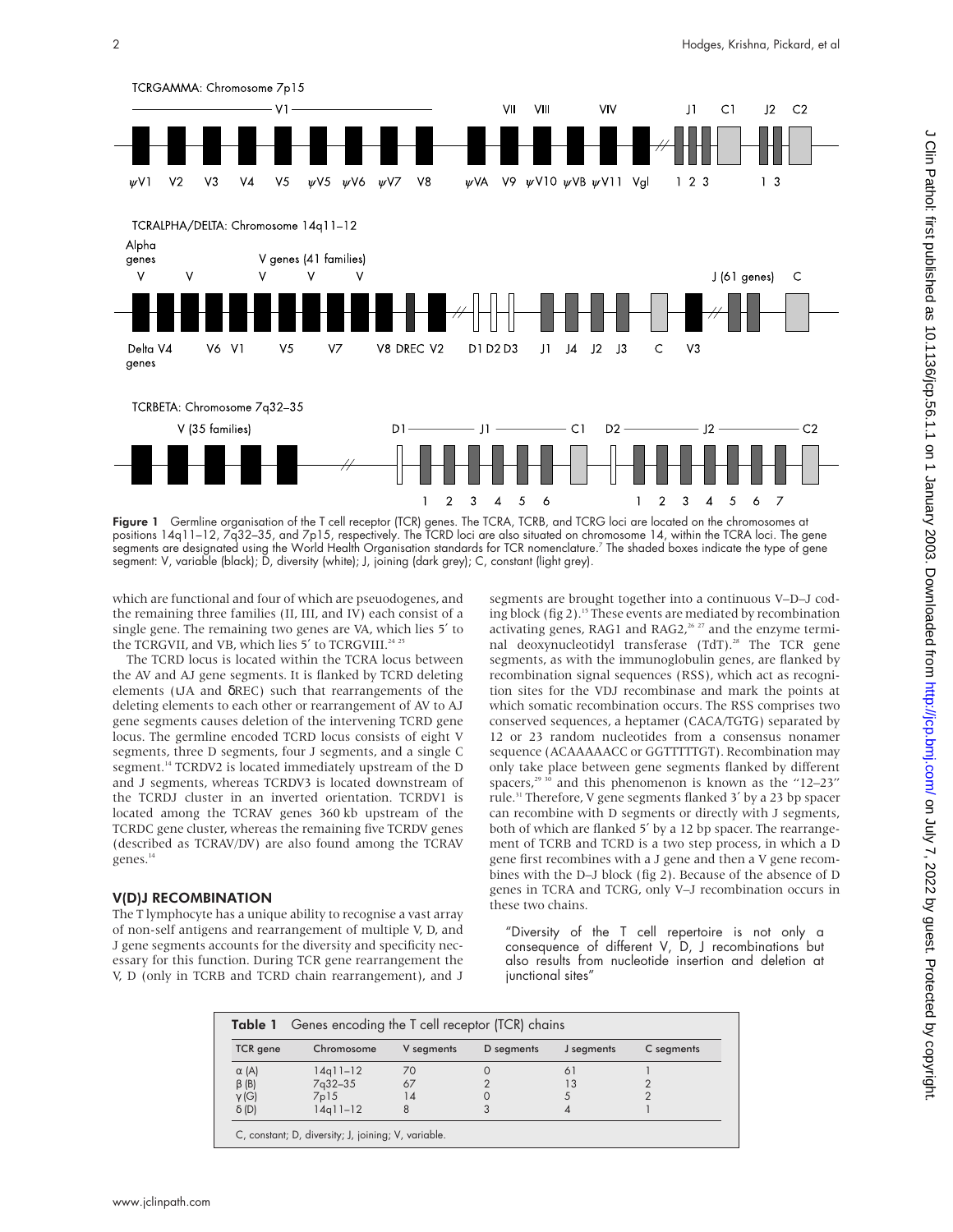

Figure 2 T cell receptor β gene (TCRB) rearrangement. The RAG mediated recombination of the TCRB locus is a two step process in which a diversity (D) gene segment first recombines with a joining (J) segment, followed by the recombination of a variable (V) gene to the DJ block. The rearranged VDJ segment is then spliced post transcriptionally to the C transcript.

During these recombination events, diversity at junctional regions is further increased by the incorporation of template dependent palindromic "P" nucleotides,<sup>32 33</sup> incorporation of template independent GC rich "N" nucleotides by TdT, $3435$ deletion of gene encoded nucleotides by exonucleolytic activity, and imprecise joining of gene segments. The junctional region  $(V(D)J)$  encodes the hypervariable CDR3.<sup>36</sup> The CDRs (CDR1 and CDR2 within the V genes and CDR3 at the V(D)J junction) are regions of greatest sequence variability, which constitute the binding site for antigen with the CDR3 positioned at the centre of the antigen binding site for direct contact with the MHC bound peptide. Therefore, diversity of the T cell repertoire is not only a consequence of different V, D, J recombinations but also results from nucleotide insertion and deletion at junctional sites, thereby increasing diversity for recognition of a vast array of antigens. Furthermore, diversity is also created by the combinatorial association of individual TCRA and TCRB chains, and TCRG and TCRD chains. It is estimated that  $10^{15}$  unique TCRs can be produced in this way. $31$ 

# THE HUMAN T CELL REPERTOIRE

There are several intrinsic and extrinsic factors that influence the expression of the TCR repertoire in humans. These include the human MHC (HLA) system<sup>37-39</sup> and TCR gene polymorphisms,<sup>25</sup> <sup>40-47</sup> in addition to environmental factors, such as infection<sup>48–52</sup> and superantigens.<sup>53–56</sup> In normal individuals the TCR repertoire is stable and polyclonal. Whereas clonal populations are the hallmark of malignancy, clonal or oligoclonal populations of T and B cells may occur in non-malignant conditions including: human immunodeficiency virus (HIV) and Epstein-Barr virus (EBV) infections with specificity for virus,<sup>48 57-59</sup> in the elderly,<sup>60 61</sup> in autoimmunity,<sup>62-65</sup> in common variable immunodeficiency (CVID),<sup>66 67</sup> and in severe combined immunodeficiency (SC1D), where RAG1 or RAG2 gene defects allow only a limited number of successful antigen receptor gene rearrangements, as occurs in patients with the Omenn's SCID variant.<sup>68</sup>

# ANALYSIS OF TCRVB REPERTOIRE Phenotype: flow cytometric analyses

Flow cytometry offers a quick, relatively inexpensive method of analysing the TCR repertoire, which is reproducible between laboratories and allows a quantitative evaluation of the expression of different V genes within different T cell subsets—that is, CD4+ and CD8+ cells. Whole blood can be analysed by three/four colour flow cytometry using fluorescently labelled monoclonal antibodies against TCRV family gene segments, together with anti-CD3 and anti-CD4 or anti-CD8 monoclonal antibodies (fig 3). Monoclonal antibodies are available to all the TCR chains for detection of TCRαβ and  $\gamma\delta$ positive populations. In particular, monoclonal antibodies now cover > 80% of the whole TCRVβ repertoire and reference values of the Vβ repertoire in healthy controls from different age groups are available.<sup>69</sup> In contrast, only a few monoclonal antibodies recognise the Vα genes because of the vast number of TCRA V and J recombinations and the polymorphic nature of the α genes. TCRVβ antibody studies can be used as an initial screening method for the detection of expanded families and/or skewing of the T cell repertoire in various disease states, including suspect T cell malignancies and proliferations, and immunodeficiency (fig 3).<sup>70</sup>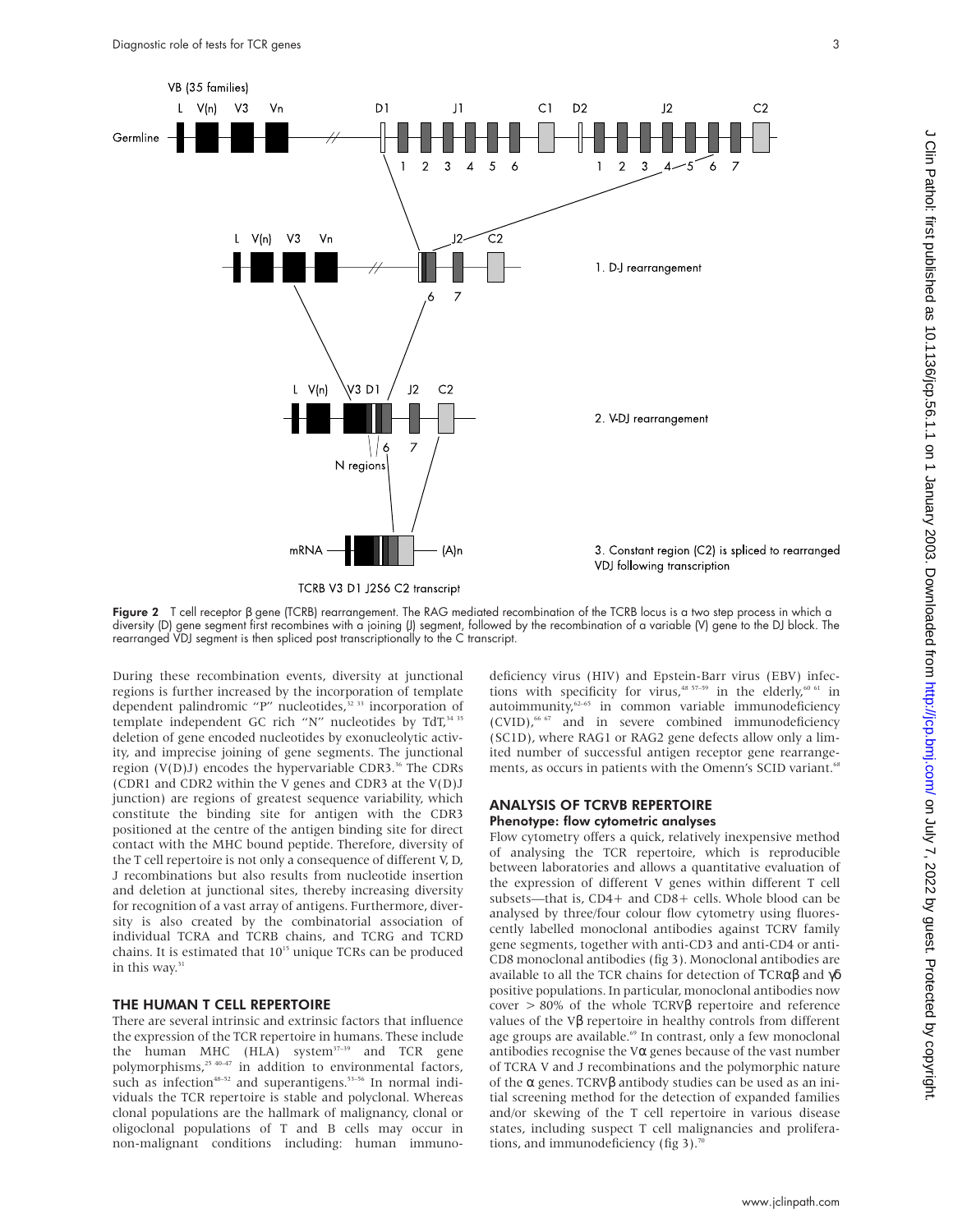

Figure 3 Representative flow cytometric T cell receptor β variable gene (TCRVB) profiles of a healthy control compared with a patient with T cell lymphoma. TCRVβ repertoire analysis was performed using triple colour analysis with CD3 in combination with two different TCRVβ antibodies for each tube. Images on the left show CD3 versus side scatter (SSC) gating to identify the T cells. Images on the right show staining using Vβ2 and Vβ9 labelled antibodies. Only small percentages of Vβ positive T cells can be identified in the healthy control (upper panel), whereas a large T cell population expressing Vβ9 (64%) was identified in the T cell lymphoma (lower panel).

### Genotype: PCR methods

The advent of the polymerase chain reaction (PCR) technique has largely replaced Southern blot analysis for clonality studies because PCR offers several advantages, with the principal being that it is quicker to perform and poor quality DNA can be used. The type of PCR approach will depend on whether DNA or RNA based methods are applicable. Paraffin wax embedded material is often the only material available in routine diagnostic pathology laboratories, so protocols are restricted to DNA based methods and the amplification of small ( $<$  250 bp) PCR fragments.<sup>71</sup> Both DNA and RNA methods are suitable for fresh material.

Reverse transcription PCR (RT-PCR) using RNA can be used for the analysis of the expressed TCR repertoire. Suitable PCR methods include: (1) amplification of all V segments using family specific primers complementary to all TCRV genes and a constant region primer<sup>70 72</sup> (although easy and reliable, this method at best can only provide a semiquantitative profile of TCRV usage); (2) modification of all TCR transcripts so that they can be amplified by one oligonucleotide (anchor  $PCR$ )<sup>73</sup>; and (3) the production of circular transcripts by ligation (inverse PCR).74 These last two methods are technically demanding but allow quantitative analysis of the T cell population. Such analyses have been applied to clonality studies and the evaluation of the TCR repertoire in immunodeficiency, autoimmune disease, and alloreactive T cells in allografts.<sup>75</sup>

Methods for routine clonality assessment should be simple and robust with good detection rates and sensitivity rates of ∼ 5%. Although clonality assessment can be completed using RNA and RT-PCR, analysis of DNA is more common and applicable to poor quality DNA extracted from paraffin wax embedded, formalin fixed tissue. Many methods applicable to DNA rely on family consensus primers and therefore suffer from false negativity as a result of improper annealing of PCR primers to all gene segments because of the lack of homology of the primers to template DNA. Furthermore, some

approaches have used nested PCR, which may suffer from contamination problems. Presently**,** a European project (BIOMED-2 concerted action (PL-96–3936)) is trying to deal with the problem of false negatives common to all PCR protocols. The project has involved the design of new and specific primers for all TCR and immunoglobulin (Ig) loci and the standardised testing of all cases. This approach has already increased detection rates and sensitivity.

PCR analysis of the TCRG genes is the protocol mostly widely applied to clonality studies in clinical pathology laboratories because of the restricted germline repertoire of the TCRG genes, which limits the number of required PCR primers.<sup>76</sup> However, the limited repertoire also results in high background amplification of similar rearrangements in normal T cells. Furthermore, TCRG gene rearrangements can be used as markers of clonality, not only in TCRγδ positive malignancies (where the rearrangements are functional) but also in TCRαβ positive malignancies, where non-functional TCRG gene rearrangements are seen as a consequence of the ordered hierarchy of TCR loci gene rearrangements.

Analysis of TCRD genes is mainly restricted to TCRγδ positive malignancies, which are fairly rare, because the TCRD genes are deleted in most TCRαβ positive T cell malignancies. However, the TCRD locus is extensively used as a target in minimal residual disease (MRD) detection in both T and B lineage acute lymphoblastic leukaemia (ALL), particularly because cross lineage TCRD gene rearrangements occur extensively in precursor B cell ALL  $(B-ALL)$ .<sup>77</sup> The TCRD is a useful target as a result of the combination of three factors, namely: (1) limited germline repertoires, (2) specific recombination patterns in different subtypes of ALL, and (3) extensive junctional diversity.<sup>78</sup>

"PCR analysis of the TCRG genes is the protocol mostly widely applied to clonality studies in clinical pathology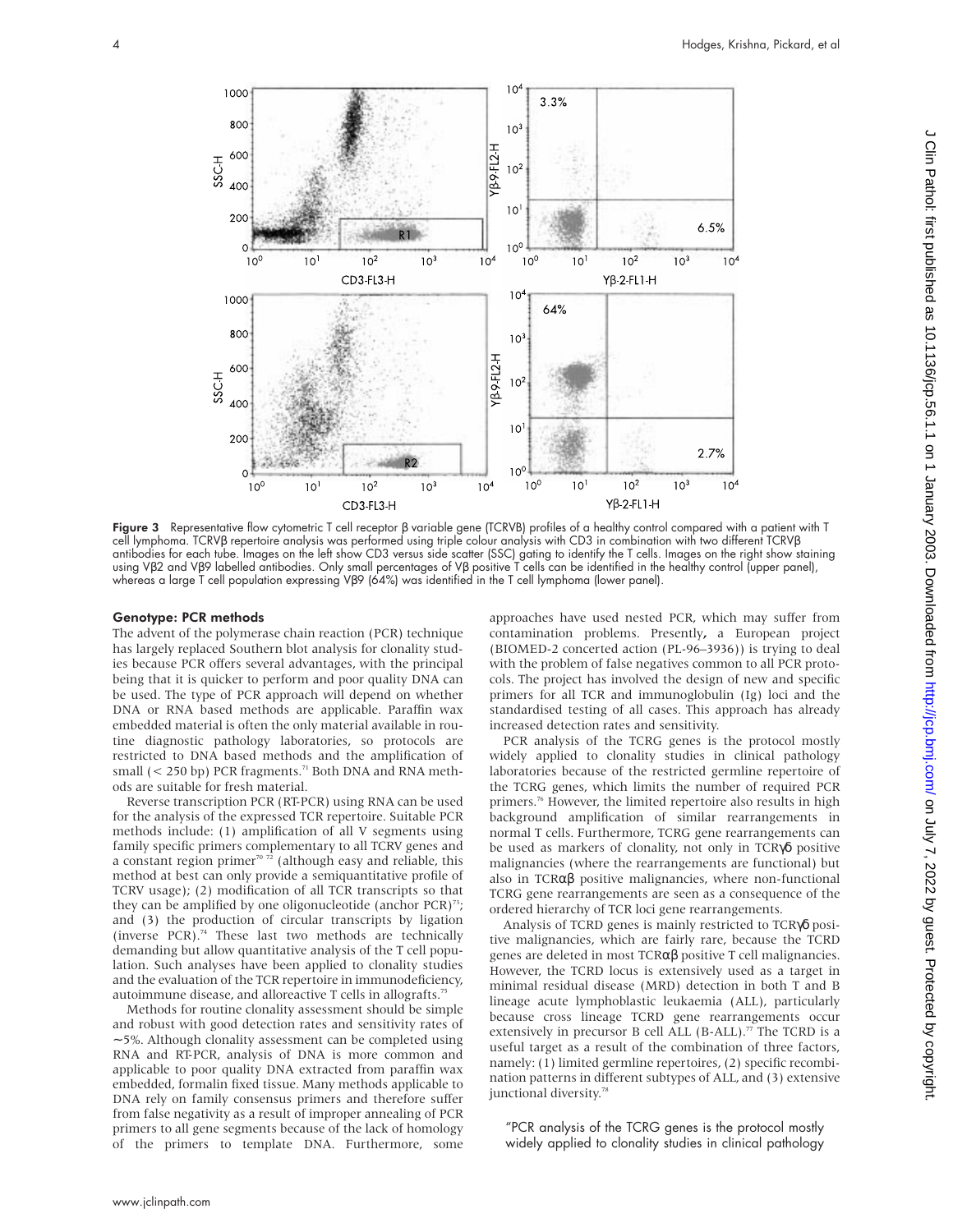

Figure 4 Heteroduplex and fluorescent gene scanning analyses. The same T cell receptor β gene (TCRB) polymerase chain reaction (PCR) products, amplified using the BIOMED TCR VB–JB primers (JJM van Dongen et al, unpublished data) are shown by (A) heteroduplex analysis and (B) fluorescent gene scanning. (A) M, molecular weight size marker, with sizes indicated in base pairs; P, polyclonal peripheral blood control; C, clonal T cell lymphoma control. In the polyclonal control, only heteroduplexes are visible as a smear at ∼ 500–550 bp, which results from the re-annealing of the polyclonal PCR fragments of different sizes and sequences. The clonal homoduplex PCR product is indicated by an arrow at about ∼ 259 bp, whereas the heteroduplex PCR products in the sample run behind at about 500–550 bp. (B) Relative fluorescent intensities (ordinate) are plotted as a function of PCR fragment size (abscissa). The polyclonal control in the upper panel shows a normal Gaussian distribution of PCR products of different sizes within the appropriate size range (250–290 bp). The clonal T cell lymphoma control in the lower panel shows a dominant fluorescent peak indicative of a clonal population with identical PCR fragment sizes at ∼ 259 bp.

laboratories because of the restricted germline repertoire of the TCRG genes, which limits the number of required PCR primers"

The TCRB locus is the locus of choice for establishing clonality of ΤCRαβ expressing tumours, which comprise more than 90% of lymphoid malignancies. DNA based methods have exploited the extensive TCRB germline repertoire with varied success.<sup>71</sup> <sup>79</sup> However, recently family specific BV primers have been applied to DNA as part of the BIOMED-2 programme and have achieved improved detection rates for TCRB clonality. The TCRA locus has proved too complex for suitable DNA clonal analyses.

#### Detection systems

TCR PCR fragments may be detected in a variety of ways to discriminate the junctional diversity between polyclonal and clonal populations. These methods include fluorescent gene scanning,<sup>80 81</sup> heteroduplex analysis,<sup>82-84</sup> single strand conformation polymorphism (SSCP),<sup>85</sup> denaturing gradient gel electrophoresis (DGGE),<sup>86 87</sup> cloning, and sequencing.<sup>88</sup>

Fluorescent gene scanning involves the amplification of specific TCR genes using fluorescently labelled primers. Such analysis is used in routine clonality assessment of TCRG and TCRB genes, TCRBV family usage, and MRD studies. The resulting PCR products are run on a gene sequencer and analysed using GeneScan software (Applied Biosystems, Warrington, Cheshire, UK). Polyclonal populations with varying PCR fragment lengths demonstrate a normal Gaussian distribution visualised as a series of peaks. Clonal populations are seen as distinct peaks (fig 4).

Heteroduplex analysis (and the less frequently used SSCP analysis), rely on conformational changes caused by mismatch at the junctional region visualised by retardation on a gel matrix. True clonal PCR products give rise to homoduplexes, whereas polyclonal PCR products form heteroduplexes upon renaturation. Because of differences in conformation, the clonal homoduplexes (PCR products with identical junctional regions from clonal populations) migrate more rapidly through the gel and are seen as intense clonal bands, whereas heteroduplexes with less perfectly matched sequences (PCR products with heterogeneous junctional regions) appear as ill defined smears running behind the homoduplex (fig 4). DGGE allows rapid screening for single base changes at the CDR3 region. This technique is based on the migration of double stranded DNA through a polyacrylamide gel containing increasing concentrations of a denaturing agent.<sup>89</sup>

Cloning and sequencing provides perhaps the best method of assessing clonality within T cell populations, allowing a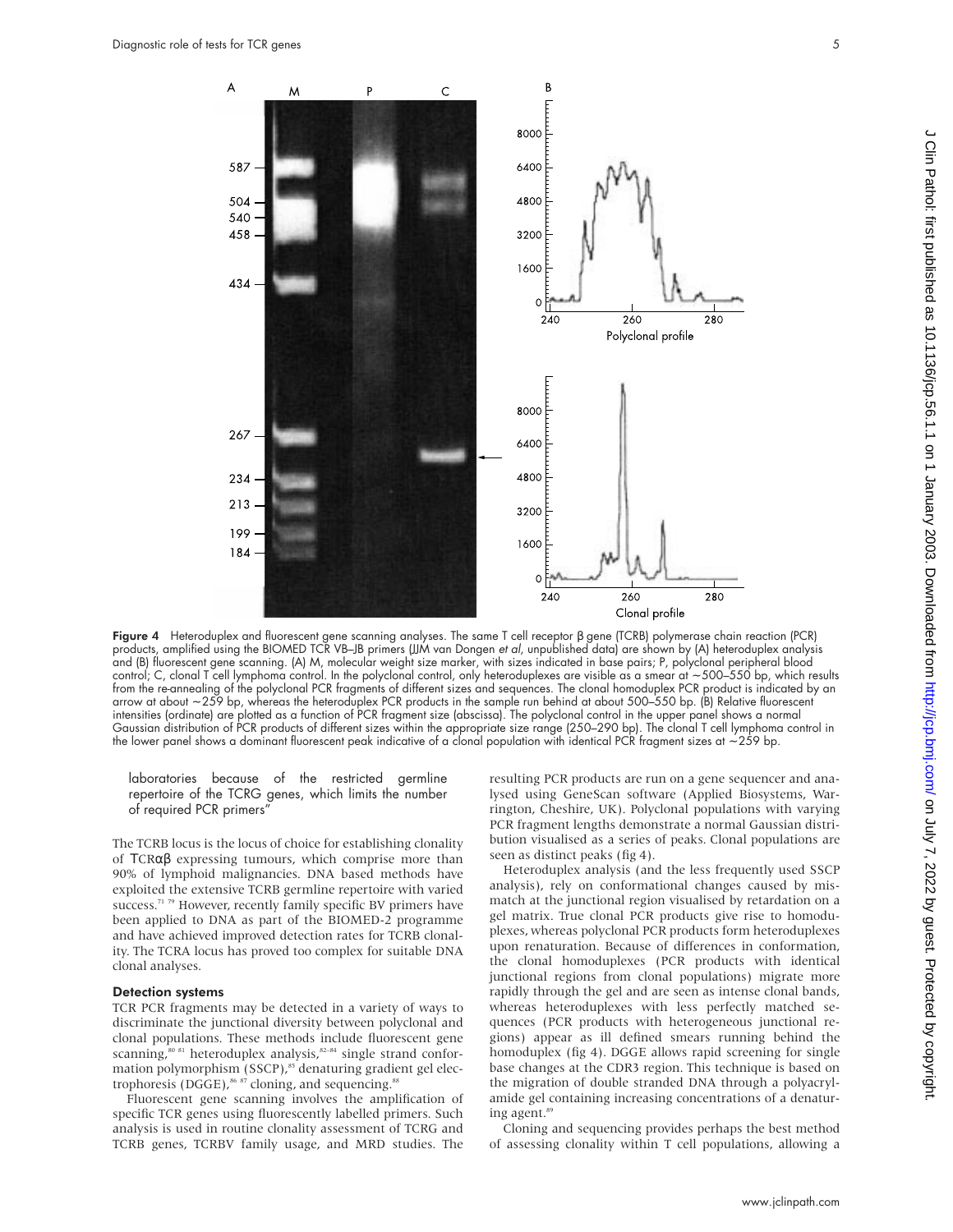|                                   | T cell receptor |              |             | Immunoglobulin |              |                |
|-----------------------------------|-----------------|--------------|-------------|----------------|--------------|----------------|
| <b>Disease</b>                    | <b>TCRB</b>     | <b>TCRG</b>  | <b>TCRD</b> | lgH            | lgK          | lgL            |
| Lymphoblastic T cell malignancies |                 |              |             |                |              |                |
| CD3-TALL                          | 84              | 85           | 76          | 16             | $\mathbf{O}$ | 0              |
| $CD3+T$ ALL                       | 96              | 100          | 58          | 6              | $\Omega$     | 0              |
| Lymphoblastic T NHL               | 79              | 100          |             | 10             | 33           | 0              |
| Mature T cell malignancies        |                 |              |             |                |              |                |
| T CLL                             | 84              | 97           |             | 3              | $\circ$      | 0              |
| T PLL                             | 100             | >90          | 25          | $\overline{7}$ |              |                |
| <b>ATLL</b>                       | 100             | 100          | $\mathbf 0$ | 3              | $\mathbf{O}$ | $\circ$        |
| Peripheral T NHL                  | 80              | 80           | 20          | 4              | 12           | 0              |
| CTLL/MF                           | 100             | 100          |             | $\overline{7}$ | $\mathbf{O}$ | 0              |
| Lymphoblastic B cell malignancies |                 |              |             |                |              |                |
| Null ALL                          | 9               | 22           | 0           | 95             | 13           | 9              |
| Common ALL                        | 41              | 66           | 54          | 99             | 32           | $\overline{2}$ |
| Pre B ALL                         | 23              | 44           | 20          | 100            | 8            | 20             |
| <b>B ALL</b>                      | $\Omega$        | $\mathbf{O}$ |             | 100            |              |                |
| Mature B cell malignancies        |                 |              |             |                |              |                |
| <b>B CLL</b>                      |                 | $\mathbf 0$  | 0           | 100            | 100          | 30             |
| <b>HCL</b>                        | $\Omega$        | $\mathbf 0$  | $\mathbf 0$ | 100            | 100          | 70             |
| <b>B NHL</b>                      | 6               | 6            |             | 100            | 100          | 30             |
| Multiple myeloma                  | 5               | $\mathbf 0$  | $\mathbf 0$ | 100            | 100          | 30             |

Table adapted from van Dongen and Wolvers-Tettero<sup>77</sup> and Gill and Gulley<sup>95</sup>

ALL, acute lymphoblastic leukaemia; ATLL, HTLV1 positive adult T cell leukaemia/lymphoma; CLL, chronic lymphocytic leukaemia; CTLL, cutaneous T cell lymphoma; HCL, hairy cell leukaemia; MF, mycosis fungoides; NHL, non-Hodgkin's lymphoma; PLL, prolymphocytic leukaemia.

detailed analysis of the CDR3 region, including V, D, and J gene identification (using internet databases such as www.ncbi.nim.nih.gov/BLAST and http://imgt.cines.fr.8104), in addition to the identification of non-template encoded nucleotides; however, this technique is both costly and labour intensive.

#### Cross lineage rearrangements

It was originally hoped that clonal gene rearrangements of TCR and Ig loci would accurately assign T or B cell lineages to clonal lymphoid proliferations, respectively; however, it was soon evident that cross lineage rearrangements—that is, TCR and IgH gene rearrangements in B and T cell lymphoid neoplasms, respectively—occurred.90 Both Ig and TCR genes are flanked by RSS and therefore inappropriate gene rearrangements reflect gene segments that are accessible for recombination, but which do not reflect the final lineage commitment of the tumour cells. Approximately 25–30% of high grade lymphoid tumours and 5–10% of low grade tumours have cross lineage rearrangements: partial rearrangements (D–J recombinations) occur more frequently than complete (VDJ or VJ) rearrangements. Furthermore, cross lineage rearrangements are more common among immature lymphoid neoplasms (ALL) than mature neoplasms.<sup>77</sup> 90 Cross lineage Ig gene rearrangements are usually restricted to the Ig heavy chain gene in T cell neoplasia; Ig light chain genes have rarely been found.

# THE DIAGNOSTIC ROLE OF TCR GENE REARRANGEMENT STUDIES

# T cell lymphomas and leukaemias

The molecular diagnosis of non-Hodgkins lymphoma and leukaemia is based on the fact that all cells have a common clonal origin and > 98% of cases exhibit clonal rearrangements of TCR and Ig genes, reflecting their cellular origins from T or B cells, respectively.<sup>77</sup> Molecular analyses are extremely helpful for diagnosis in cases with unusual morphological features, confusing immunophenotypic characteristics, or where a phenotypic clonal marker is lacking. Nevertheless, it should be remembered that the presence of clonal gene rearrangements does not necessarily imply malignancy because several benign or reactive inflammatory conditions may show such a pattern. Some examples include benign inflammatory disorders of

skin, such as lymphomatoid papulosis and pityriasis lichenoides et varioliformis acuta, where clonal T cell expansions are evident.<sup>91-93</sup> Conversely, the absence of a clonal gene rearrangement does not rule out malignancy because the population of malignant cells may be at a level below the sensitivity of the technique. The current consensus view is that lymphomas can only be defined by a combination of clinical, histological, and immunological data.<sup>94</sup>

Table 2 shows the incidence of clonal rearrangements in various lymphoproliferative disorders. At our centre, 60% of all lymphoproliferations referred for clonal investigations are suspect T cell lymphoproliferations, and more than 65% of these specimens are referred as formalin fixed, paraffin wax embedded biopsies. Two problematical areas of diagnosis include lymphoproliferations in skin and peripheral T cell lymphoma (PTCL).

More than 25% of referrals to our laboratory are skin lymphoproliferations. The diagnosis of lymphoproliferations in skin is a difficult task, because lymphoid infiltrates with similar histological features may represent widely disparate clinical diseases. Conversely, the histological picture associated with certain diagnoses such as mycosis fungoides can vary greatly between individuals and at different times in the clinical course of the disease. TCR and clonality studies have proved to be of immense help in the diagnosis and follow up of patients with cutaneous T cell lymphomas.<sup>91</sup>

The interpretation of clonality in PTCL can also be difficult, especially those of the angioimmunoblastic type (AILD), where the interpretation of clonality is complicated by the heterogeneity of TCR and IgH rearrangements. In addition, clonal rearrangements have been shown to regress or appear during the course of disease, suggesting that these cases harbour multiple clones similar to those found in cases with acquired immunosuppression. Although most cases exhibit TCR rearrangements, we have recently shown that functional T and B cell oligoclones can be found in up to 30% of cases.<sup>96</sup> Our data do not support the concept of AILD as a clearly defined PTCL, but offer experimental evidence in support of the observation of Lipford et al,<sup>97</sup> who concluded that AILD is a disease of proliferating lymphoid clones in which supervening malignant lymphomas may develop by a process of clonal selection. Figure 4 shows a malignant T cell proliferation as detected by heteroduplex analysis and fluorescent gene scanning.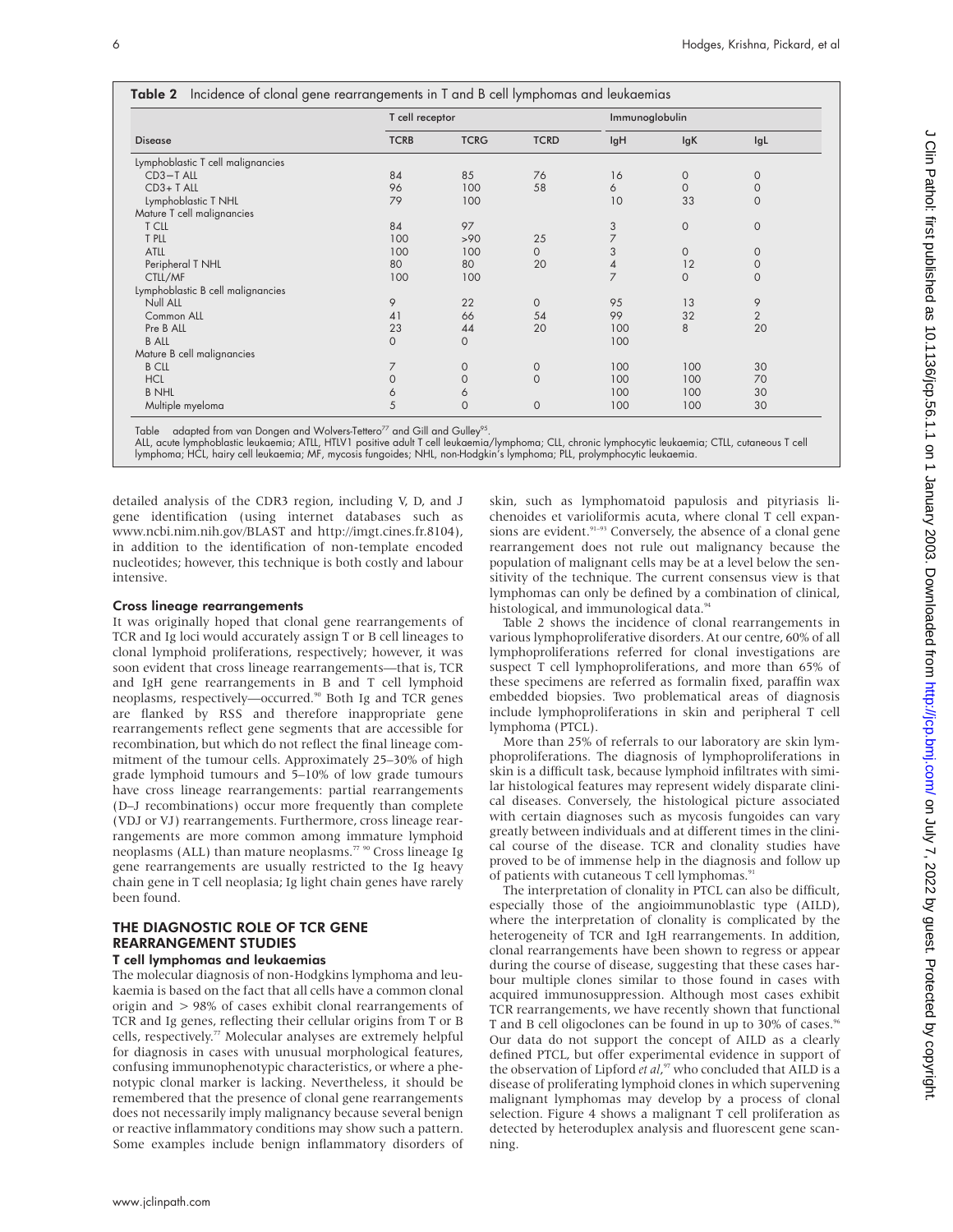"The presence of clonal gene rearrangements does not necessarily imply malignancy because several benign or reactive inflammatory conditions may show such a pattern"

During the treatment of many haematological malignancies, tumour cells may become undetectable in blood, bone marrow, etc by conventional means. However, many cases may still relapse, indicating that biological remission has not been achieved. MRD describes the presence of tumour cells at a level below that detectable by conventional methodology and provides accurate information about the efficacy of treatment regimens.77 98 Furthermore, MRD analysis can predict outcome by determining malignant cell burden during initial treatment. Most MRD assays use "real time" technology to quantitate residual disease. Such assays exploit the 5′→3′ nuclease activity of Taq polymerase to detect and quantify specific PCR products.<sup>99 100</sup> Using this technique, the PCR product is measured at each cycle by cleavage of a fluorogenic intrinsic probe by the emission of a fluorescent signal that accumulates during the reaction. Because post-PCR processing is not necessary, quantitative data can be accumulated quickly. Real time primers and probes have been applied to patient specific junctional regions in ALL, in addition to BCR–ABL fusion transcripts in chronic myeloid leukaemia, to provide accurate and reliable data for MRD detection.<sup>101 102</sup>

# Large granular lymphocytoses

The syndrome of large granular lymphocytosis (LGL) with chronic neutropenia was recognised as a distinct clinical entity in 1977. Two types of LGLs have been described on the basis of their lineages: CD3+ LGL and CD3− LGL. Whereas CD3+ LGLs express and rearrange TCRs, CD3− LGLs are composed of natural killer cells which do not rearrange their TCR or Ig genes.<sup>103 104</sup> Although clonality can be easily demonstrated in the more common CD3+ LGL by the detection of TCR gene rearrangement, clonality is less easy to demonstrate in CD3− LGL, although clonal analysis using the lineage independent method of X inactivation has been applied to this group.<sup>105</sup> Furthermore, the detection of a single episomal form of EBV has been used as evidence that the LGL has arisen from a single EBV infected cell.<sup>106</sup>

One of the key questions in this disorder has been whether LGL represents a "reactive" or "neoplastic" proliferation. It should also be noted that oligoclonal/clonal T cell expansions are frequently seen in the peripheral blood of normal healthy individuals. Such expansions are most prominent among CD8+ T cells and are increasingly present with age, being detectable in adults (> 35 years of age) and becoming very frequent in the elderly ( $> 70$  years of age).<sup>60 107–109</sup> However, such populations are not unknown in the young. We have recently described two paediatric cases presenting in the 2nd decade of life with neutropenia and sepsis. Both cases had expanded clonal populations of TCRBV13 CD8+ T cells. Both patients received cyclosporin and showed pronounced clinical improvement. In contrast, the CD4+ T cell repertoire remains largely polyclonal throughout life, although expanded CD4+/ CD45RO+ populations have been detected in elderly individuals.<sup>61</sup>

Although some reports have highlighted that clonality studies and CD8 TCRVB family profiling are useful in monitoring disease progression and response to treatment in LGL, it has been suggested that the morbidity and mortality in LGL is primarily related to neutropenia rather than lymphocytosis.<sup>104</sup> Most of our current knowledge regarding the management of these patients comes from anecdotal case reports and with the uncertainty in the diagnosis, the indication for beginning aggressive immunosuppressive treatment remains unclear.

# Infection

Infections, particularly viral (EBV, cytomegalovirus (CMV), human T cell lymphotropic virus (HTLV), and HIV) and staphylococcal toxic shock syndrome, are known to induce lymphocytosis, usually polyclonal, but occasionally clonal.110–112 The lymphocytoses in CMV, EBV, and HTLV infection are usually associated with an expansion of LGLs. After EBV infection, memory clonotypic CD8+ cells persist at relatively high circulating frequencies and are necessary for maintaining a balanced host–virus relationship in normal individuals. More recently, oligoclonality has also been seen in hepatitis B virus specific CD8+ cells using HLA-A2 peptide tetramers.  $^{\rm 113}$ 

EBV is commonly associated with post transplant lymphoproliferative disease of oligoclonal B cell origin. T cell proliferations after transplantation are uncommon but such populations have been reported.<sup>114</sup> Reactive oligoclonal populations can also occur following transplantation that represent re-population of the bone marrow, and which cannot be interpreted as re-occurrence of malignancy without reference to the original clone.

TCR family expansions have also been reported in HIV positive patients with low CD4+ cell counts, and it has been suggested that the virus per se may have a superantigen effect on the TCR.115 116 Recent studies have also shown that in the early phases of HIV infection there is a transient expansion of CD8+ T cells, which in some patients may persist for six to 30 months.<sup>117</sup> CD8+ T cells play an important role in protection and control of HIV-1 by direct cytolysis of infected cells and by suppression of viral replication by secreting cytokines, chemokines, and CD8+ T cell antiviral factors. Although clonality and oligoclonality can be demonstrated in a proportion of these cells they represent a reactive expansion of CD8+ T cells rather than malignancy. A decline in reactive clonal CD8 cells has been linked to progression to AIDS, with a strong inverse correlation between the in vivo frequency of HIV specific clones and levels of viraemia.<sup>118</sup>

## Immunodeficiency

In many primary immunodeficiency disorders a high degree of clonality/oligoclonality is present within lymphocyte populations. Restricted heterogeneity of T cell subpopulations has been described in Omenn's syndrome, with skewing of the TCRAB repertoire and the presence of oligoclonal T cell populations.68 119 Omenn's syndrome was first described in 1965 as a severe form of SCID, characterised by erythroderma, failure to thrive, and lymphadenopathy. High numbers of activated, anergic T cells are usually present and infiltrate skin and gut epithelium. Recent reports have described mutations in RAG1 and RAG2 genes in this syndrome.<sup>120 121</sup> However, clinically defined Omenn's syndrome may be a more complex entity than is currently recognised.<sup>120</sup> We have recently studied eight children with clinically defined Omenn's syndrome and two of the eight demonstrated RAG gene mutations. Alterations of the TCRVB repertoire were seen with five of the eight children demonstrating oligoclonal TCRV gene rearrangements. Although failure to demonstrate TCRVB clonality may arise from the lack of homology of V primers to all known V genes, these results suggest that TCRVB skewing and clonality may not be seen in all cases and may, in part, be related to the type of RAG gene mutation.<sup>123</sup> Furthermore, oligoclonal B cell populations found in one child in the absence of clonal T cells were confirmed by gene sequencing (J L Smith *et al*, unpublished data, 2002). Such data suggest that Omenn's syndrome is a more heterogeneous disease than previously recognised.

The differentiation of materno–fetal graft versus host disease from Omenn's syndrome in patients with SCID and similar presenting features can be resolved by chimaerism studies. Although materno–foetal grafts have not been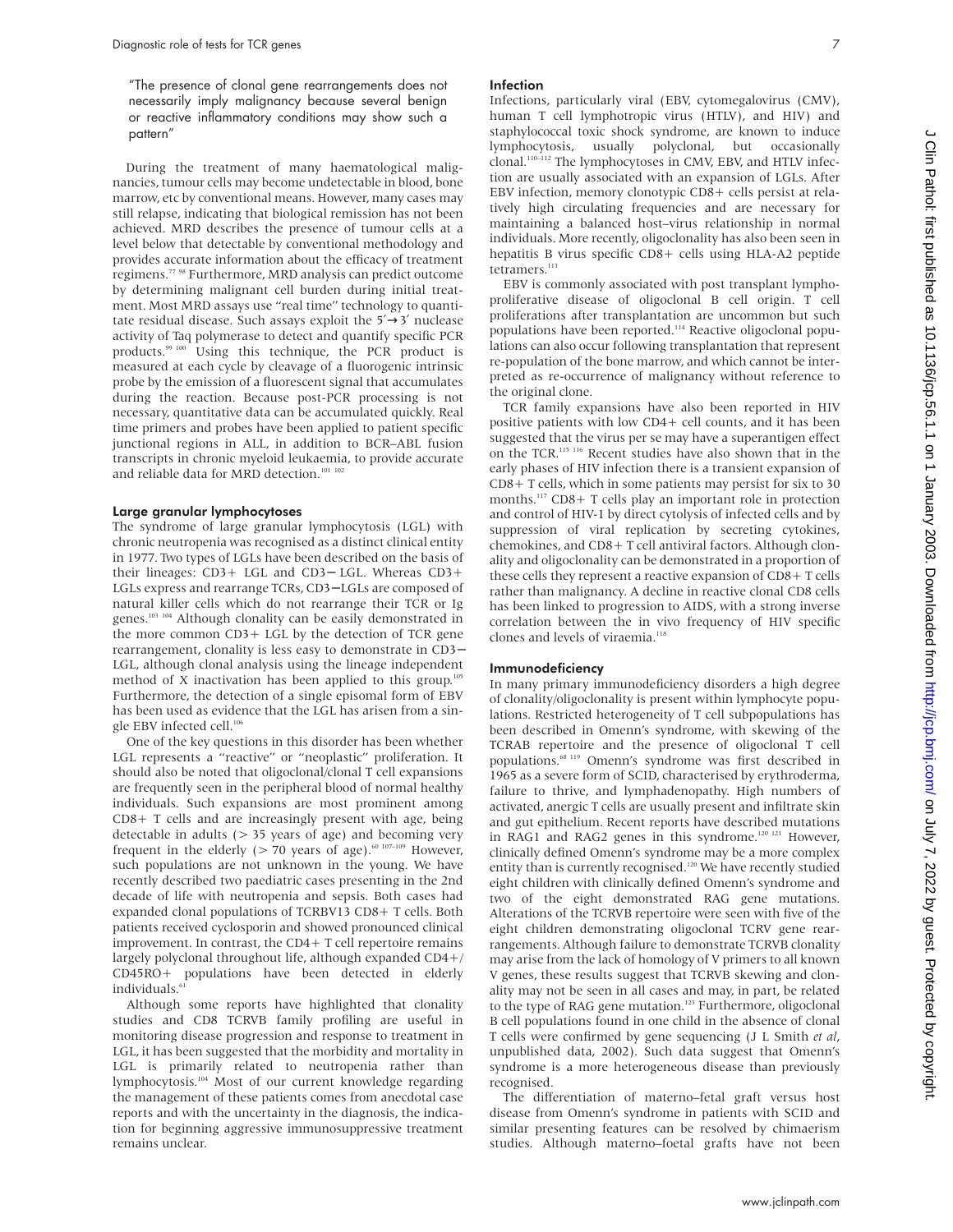# Take home messages

- T cell receptor (TCR) gene rearrangement is an important event in T cell ontogeny that enables T cells to recognise antigens specifically, and any dysregulation in this process may result in disease
- Techniques such as Southern blot hybridisation, polymerase chain reaction (PCR), and flow cytometry have enabled T cell proliferations to be characterised in malignancy and in diseases where T cells have been implicated in the pathogenesis, such as immunodeficiency, autoimmunity, and atopy
- One of the most important of these applications is the diagnosis of lymphocytic disease and its differentiation from reactive lymphoproliferations
- These applications are less well defined for patient monitoring but are useful for monitoring minimal residual disease (MRD) and in patients with CD8+ lymphocytoses
- Methods based on real time PCR are also available for monitoring MRD after treatment or bone marrow transplantation
- TCR gene studies have been diagnostically useful for the definition of immunodeficiency states, most notably, Omenn's syndrome, and for the characterisation of T cells at disease sites in patients with autoimmune disease or allergy
- However, PCR technology has a high incidence of false negativity, resulting from the use of consensus primers, so that several groups are working towards the design of better primers

reported to show the alterations in the T cell repertoire commonly seen in patients with Omenn's syndrome, studies for TCRG/TCRD clonality analysis may be useful. We have identified three cases of materno–fetal engraftment with clonal TCRGD populations in the blood (J L Smith *et al*, unpublished data, 2002).

Clonal or oligoclonal lymphocyte populations can also be found in other children with primary immunodeficiency. In a study of genomic DNA, extracted from blood lymphocytes from 86 children with defined and undefined immunodeficiency, and using heteroduplex analysis we have found clonal or oligoclonal populations of T and/or B cells in 37 cases. Of these 37 children, 84% had clonal TCR gene rearrangements and 35% had clonal IgH rearrangements. In a control study of 26 children matched for age and sex we did not find clonal/oligoclonal populations (J L Smith, *et al* unpublished data, 2002). The origin of these clonal populations is uncertain; however, from the diversity of the patient population studied it is clear that intrinsic factors alone cannot explain these results and that extrinsic factors may have an important role.<sup>121</sup>

"Although clonal rearrangements are the hallmark of lymphoid tumours, monoclonal proliferations have been reported in patients with CVID without progression"

The most common type of primary immunodeficiency in clinical practice is CVID.124 Significant differences in TCRBV gene usage has been reported in patients with CVID, and in particular those with an associated CD8+ lymphocytosis.<sup>124 125</sup> Up to 15% of patients with CVID have lymphoadenopathy, with granulomatous lymphadenopathy occurring in 75% of all biopsies.<sup>126</sup> The remainder, including reactive and atypical lymphoid hyperplasia, lack distinctive features and in these patients prediction of clinical outcome is highly unsatisfactory.<sup>66</sup> Lymphomas occurring in patients with CVID are usually diffuse and are of intermediate or high grade in the working formulation. The diagnosis is complicated by the fact that lymphoid tissue from all patients with CVID can be histologically abnormal because germinal centres are frequently absent

or poorly developed, so that stimulation by infection can result in histologies that are difficult to differentiate from lymphoma.<sup>12</sup>

Lymphomas of B cell type predominate in CVID, although T cell types have been reported<sup>128</sup> The interpretation of clonality in this group of patients is complex. Although clonal rearrangements are the hallmark of lymphoid tumours, monoclonal proliferations have been reported in patients without progression. In a recent UK study, we have reviewed clonality in biopsies of reactive and lymphoma histologies. Although clearly present in lymphoma tissue, clonal populations of B cells were also found in reactive biopsies and biopsies of equivocal lymphoma histology. Apparent clonality may result from small numbers of B cells present in some biopsies, but this was not true in all biopsies of reactive histology. In CVID, clonal populations cannot be definitive for lymphoma and these findings must be interpreted with the immunohistology of the biopsy and the clinical presentation of the patient.

# Clonality in autoimmunity and atopy

In many autoimmune and atopic disorders localised T cell expansions have been described in the affected tissue and subsequent clonality studies have identified increased oligoclonality within T cells at these sites. In both rheumatoid arthritis and multiple sclerosis, various different TCRAV and TCRBV segments have been found to be expanded, and oligoclonal/clonal populations of CD4+ and CD8+ T cells have been identified at the disease sites. $62$  129–133; however, no consistent usage of TCRBV families has been identified between studies. Some of these studies have implications for immunotherapy.<sup>134</sup>

Clonal and oligoclonal lymphocyte expansions can be found in the lungs of atopic and non-atopic patients with asthma and normal individuals.<sup>135</sup> Therefore, it is difficult to comment on the clinical relevance of these findings; however, clonal populations can also be found after allergen challenge, suggesting a specific T cell response in some cases. Although the lung T cell repertoire is broadly representative of blood T cells, there does appear to be selection and amplification of specific T cell families in the lung in response to local antigenic stimulation.<sup>136</sup> In a recent study, we examined the clonality of the T cell response to peanut in MHC class II identical peanut allergy discordant siblings. In vitro stimulation of peripheral blood mononuclear cells with crude peanut extract resulted in stimulation of clonal/oligoclonal T cell responses, together with increased usage of TCRVB11 in peanut allergic individuals.<sup>137</sup>

Analysis of clonality is a further means of characterising T cells in clinical hypersensitivity reactions; however, apparent specific T cell responses to antigen in some atopic individuals, characterised by oligoclonality of T cell populations at the affected site, do not always provide unique clonality profiles that could be used as diagnostic markers for these diseases.

# **CONCLUSION**

Advances in molecular biological techniques have provided a variety of methods for the investigation of disease. Methods are applicable to RNA and DNA, including poor quality DNA isolated from paraffin wax embedded biopsy material, thus enabling retrospective analyses to be carried out. Foremost among these applications is the diagnosis of lymphocytic disease and differentiation from reactive lymphoproliferations. These applications are less well defined for patient monitoring but are useful for monitoring MRD and in patients with CD8+ lymphocytoses. Methods based on real time PCR are also available for monitoring residual disease after treatment or bone marrow transplantation. The study of the T cell repertoire has proved diagnostically useful for the definition of immunodeficiency states, most notably, Omenn's syndrome,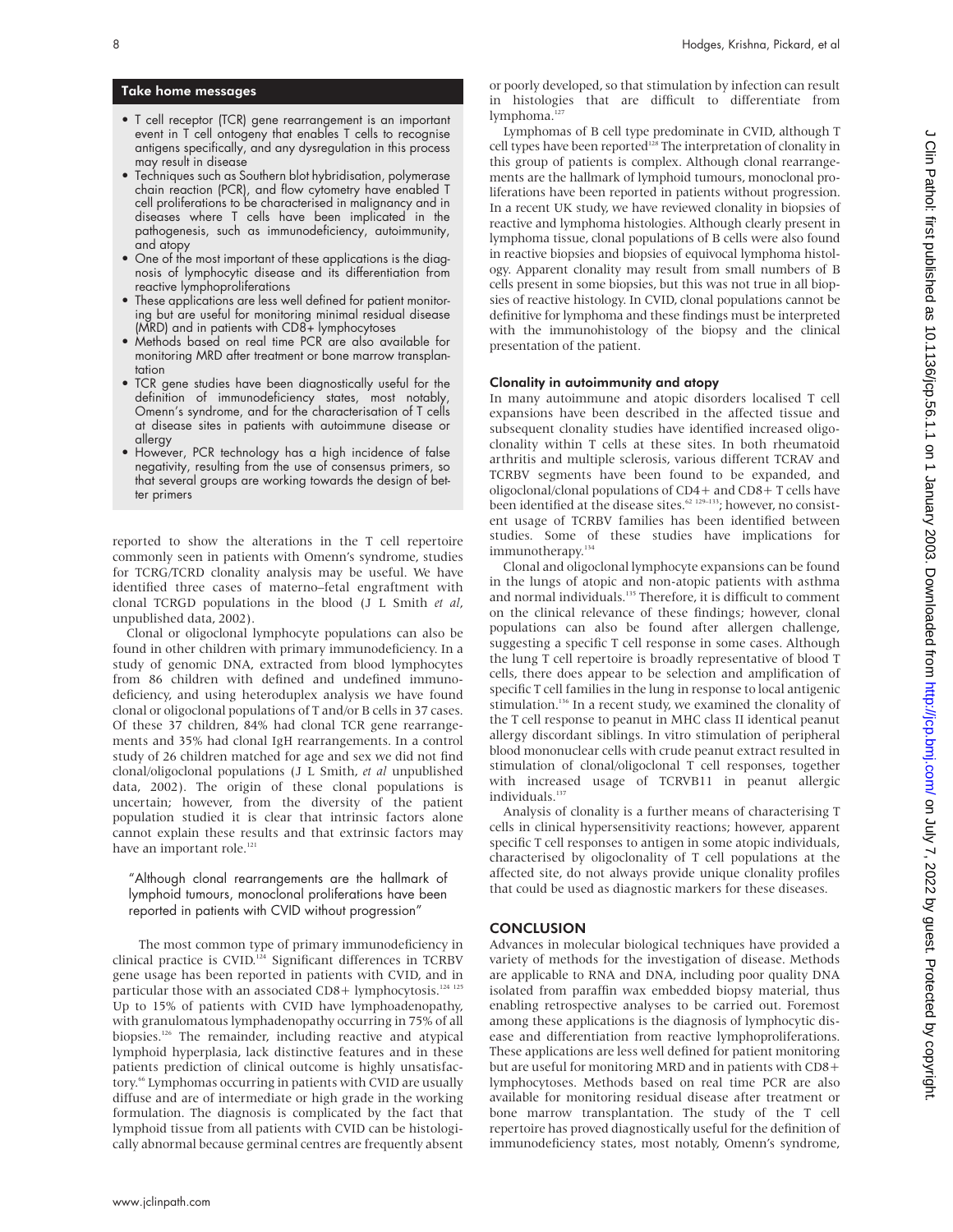and for the characterisation of T cells at disease sites in patients with autoimmune disease or allergy. Nevertheless, one of the limitations of PCR technology is the high incidence of false negativity, resulting from the use of consensus primers. Currently, there are several groups working towards the design of better primers,<sup>38</sup> which we hope will be available in forthcoming years.

#### ..................... Authors' affiliations

E Hodges, M T Krishna, C Pickard, J L Smith, Wessex Immunology, Southampton University Hospitals NHS Trust, Tremona Road, Southampton SO16 6YD, UK

#### **REFERENCES**

- 1 Clevers H, Alarcon B, Wileman T, et al. The T cell receptor/CD3 complex: a dynamic protein ensemble. Annu Rev Immunol 1988;6:629–62.
- 2 Rudd CE, Janssen O, Cai YC, et al. Two-step TCR zeta/CD3-CD4 and CD28 signaling in T cells: SH2/SH3 domains, protein-tyrosine and lipid kinases. Immunol Today 1994;15:225–34.
- 3 Weiss A, Iwashima M, Irving B, et al. Molecular and genetic insights into cell antigen receptor signal transduction. Adv Exp Med Biol 1994;365:53–62.
- 4 Esin S, Shigematsu M, Nagai S, et al. Different percentages of peripheral blood gamma delta + T cells in healthy individuals from<br>different areas of the world. *Scand J Immunol* 1996;**43**:593–6.
- 5 Ciccone E, Ferrini S, Bottino C, et al. A monoclonal antibody specific for a common determinant of the human T cell receptor gamma/delta directly activates CD3+. J Exp Med 1988;168: $1-11$
- 6 **Dechanet J**, Merville P, Lim A, *et al.* Implication of gammadelta T cells in the human immune response to cytomegalovirus. *J Clin Invest* 1999;103:1437–49.
- 7 WHO-IUIS Nomenclature Sub-committee on TCR Designation. Nomenclature for T-cell receptor (TCR) gene segments of the immune system. Immunogenetics 1995;42:451-3.
- 8 Caccia N, Kronenberg M, Saxe D, et al. The T cell receptor beta chain genes are located on chromosome 6 in mice and chromosome 7 in humans. Cell 1984;37:1091–9.
- 9 Morton CC, Duby AD, Eddy RL, et al. Genes for beta chain of human T-cell antigen receptor map to regions of chromosomal rearrangement in T cells. Science 1985;228:582-5.
- 10 Isobe M, Erikson J, Emanuel BS, et al. Location of gene for beta subunit of human T-cell receptor at band 7q35, a region prone to<br>rearrangements in T cells. *Science* 1985;**228**:580–2.<br>11 **Griesser H**, Champagne E, Tkachuk D, *et al*. The human T cell receptor
- alpha-delta locus: a physical map of the variable, joining and constant region genes. Eur J Immunol 1988;4:641–4.
- 12 Wilson RK, Lai E, Concannon P, et al. Structure, organization and polymorphism of murine and human T-cell receptor alpha and beta chain gene families. Immunol Rev 1988;101:149–72.
- 13 Rabbitts TH, Lefranc MP, Stinson MA, et al. The chromosomal location of T-cell receptor genes and a T cell rearranging gene: possible correlation with specific translocations in human T cell leukaemia. EMBO J 1985;4:1461–5.
- 14 Lefranc M-P. Locus maps and genomic repertoire of the human T cell repertoire. The Immunologist 2000;8:72–8.
- 15 Alt FW, Oltz EM, Young F, et al. VDJ recombination. Immunol Today 1992;13:306–14.
- 16 Roman-Roman S, Ferradini L, Azocar J, et al. Studies on the human T cell receptor alpha/beta variable region genes. I. Identification of 7 additional V alpha subfamilies and 14 J alpha gene segments. Eur J Immunol 1991;21:927–33.
- 17 Yoshikai Y, Clark SP, Taylor S, et al. Organization and sequences of the variable, joining and constant region genes of the human T-cell receptor<br>alpha-chain. Nature 1985;**316**:837–40.<br>18 **Kimura N**, Toyonaga B, Yoshikai Y, *et al*. Sequences and repertoire of
- the human T cell receptor alpha and beta chain variable region genes in thymocytes. Eur J Immunol 1987;17:375-83.
- 19 Klein MH, Concannon P, Everett M, et al. Diversity and structure of human T-cell receptor alpha-chain variable region genes. Proc Natl Acad Sci U S A 1987:84:6884-8.
- 20 Koop BF, Hood L. Striking sequence similarity over almost 100 kilobases of human and mouse T-cell receptor DNA. Nat Genet 1994;7:48–53.
- 21 Rowen L, Koop BF, Hood L. The complete 685-kilobase DNA sequence of the human beta T cell receptor locus. Science 1996;272:1755–62.
- 22 Toyonaga B, Mak TW. Genes of the T-cell antigen receptor in normal and malignant T cells. Annu Rev Immunol 1987;5:585–620.
- 23 Arden B, Clarke SP, Kabelitz D. Human T-cell receptor variable gene segment families. *Immunogenetics* 1995;4**2**:455–500.<br>24 **Lefranc MP**, Forster A, Baer R, *et al*. Diversity and rearrangement of the
- human T cell rearranging gamma genes: nine germ-line variable genes belonging to two subgroups. Cell 1986;45:237–46.
- 25 Forster A, Huck S, Ghanem N, et al. New subgroups in the human T cell rearranging V gamma gene locus. EMBO J 1987;6:1945–50.
- 26 Oettinger MA, Schatz DG, Gorka C, et al. RAG-1 and RAG-2, adjacent genes that synergistically activate V(D)J recombination. *Science*<br>1990;**248**:1517–23.
- 27 **Notarangelo LD**, Santagata S, Villa A. Recombinase activating gene<br>enzymes of lymphocytes. *Curr Opin Haematol* 2001;**8**:41–6.<br>28 **Landau NR**, Schatz DG, Rosa M, *et al*. Increased frequency of N-region
- insertion in a murine pre-B-cell line infected with a terminal deoxynucleotidyl transferase retroviral expression vector. Mol Cell Biol 1987;7:3237–43.
- 29 Early P, Huang H, Davis M, et al. An immunoglobulin heavy chain variable region gene is generated from three segments of DNA: VH, D and JH. Cell 1980;19:981–2.
- 30 Tonegawa S. Somatic generation of antibody diversity. Nature 1983;302:575–81.
- 31 Davis MM, Bjorkman PJ. T-cell antigen receptor genes and T-cell recognition. Nature 1988;334:395–402.
- 32 Lewis SM. P nucleotides, hairpin DNA and V(D)J joining: making the connection. Semin Immunol 1994;6:131–41.
- 33 Nadel B, Feeney AJ. Nucleotide deletion and P addition in V(D)J recombination: a determinant role of the coding-end sequence. Mol Cell Biol 1997;17:3768–78.
- 34 Alt FW, Baltimore D. Joining of immunoglobulin heavy chain gene segments: implications from a chromosome with evidence of three D–JH<br>fusions. *Proc Natl Acad Sci U S A* 1982;**79**:4118–22.
- 35 Gilfillan S, Dierich A, Lemeur M, et al. Mice lacking TdT: mature animals with an immature lymphocyte repertoire. Science 1993;261:1175–8.
- 36 Jorgensen JL, Esser U, Fazekas de St Groth B, et al. Mapping T-cell receptor–peptide contacts by variant peptide immunization of<br>single-chain transgenics. *Nature* 1992;**355**:224–30.<br>37 **Akolkar PN**, Gulwani-Akolkar B, Pergolizzi R, *et al*. Influence of HLA
- genes on T cell receptor V segment trequencies and expression levels in<br>peripheral blood lymphocytes. J Immunol 1993;150:2761-73.<br>Gulwani-Akolkar B, Shi B, Akolkar PN, *et al.* Do HLA genes play a<br>prominent role in determi
- humans? *J Immunol* 1995;**154**:3843–51<sup>'</sup>.
- 39 Walser-Kuntz DR, Weyand CM, Fulbright JW, et al. HLA-DRB1 molecules and antigenic experience shape the repertoire of CD4 T cells. Hum Immunol 1995;44:203–9.
- 40 Kay RA, Snowden N, Hajeer A, et al. Genetic control of the human V beta 13.2 T cell repertoire: importance of allelic variation outside the coding regions of the TCRBV13S2 gene. Eur J Immunol 1994;24:2863–7.
- 41 Vissinga CS, Charmley P, Concannon P. Influence of coding region polymorphism on the peripheral expression of a human TCR V beta gene. J Immunol 1994;152:1222–7.
- 42 Reyburn H, Cornelis F, Russell V, et al. Allelic polymorphism of human T-cell receptor V alpha gene segments. Immunogenetics 1993;38:287–91.
- 43 Robinson MA. Allelic sequence variations in the hypervariable region of a T-cell receptor beta chain: correlation with restriction fragment length<br>polymorphism in human families and populations. *Proc Natl Acad Sci U*<br>S A 1989;**86**:9422–6.
- 44 Li Y, Szabo P, Robinson MA, et al. Allelic variations in the human T cell
- receptor V beta 6.7 gene products. J Exp Med 1990;1**71**:221–30.<br>45 **Pile K**, Wordsworth P, Liote F, et al. Analysis of a T-cell receptor V beta<br>segment implicated in susceptibility to rheumatoid arthritis: V beta 2 germline polymorphism does not encode susceptibility. Ann Rheum Dis 1993;52:891–4.
- 46 Gomolka M, Epplen C, Buitkamp J, et al. Novel members and germline polymorphisms in the human T-cell receptor Vb6 family. Immunogenetics 1993;37:257–65.
- 47 Posnett DN, Vissinga CS, Pambuccian C, et al. Level of human TCRBV3S1 (V beta 3) expression correlates with allelic polymorphism in the spacer region of the recombination signal sequence. J Exp Med 1994;179:1707–11.
- 48 Ishihara S, Okada S, Wakiguchi H, et al. Clonal lymphoproliferation following chronic active Epstein-Barr virus infection and hypersensitivity to<br>mosquito bites. A*m J Hematol* 1997;**54**:276–81.
- 49 Soudeyns H, Campi G, Rizzardi GP, et al. Initiation of antiretroviral therapy during primary HIV-1 infection induces rapid stabilization of the T-cell receptor beta chain repertoire and reduces the level of T-cell oligoclonality. Blood 2000;95:1743–51.
- 50 Pantaleo G, Demarest JF, Soudeyns H, et al. Major expansion of CD8+ T cells with a predominant V beta usage during the primary immune response to HIV. Nature 1994;370:463–7.
- 51 Wang EC, Moss PA, Frodsham P, et al. CD8highCD57+ T lymphocytes in normal, healthy individuals are oligoclonal and respond to human cytomegalovirus. J Immunol 1995;155:5046–56.
- 52 Lehner PJ, Wang EC, Moss PA, et al. Human HLA-A0201-restricted cytotoxic T lymphocyte recognition of influenza A is dominated by T cells<br>bearing the V beta 17 gene segment. *J Exp Med* 1995;**181**:79–91.<br>53 **Choi YW**, Kotzin B, Herron L, *et al*. Interaction of Staphylococcus aureus
- toxin "superantigens" with human T cells. Proc Natl Acad Sci U S A 1989;86:8941–5.
- 54 Ulrich RG. Evolving superantigens of Staphylococcus aureus. FEMS Immunol Med Microbiol 2000;27:1–7.
- 55 McCormick JK, Pragman AA, Stolpa JC, et al. Functional characterization of streptococcal pyrogenic exotoxin J, a novel superantigen. *Infect Immun* 2001;69:1381–8.
- 56 Bernal A, Proft T, Fraser JD, et al. Superantigens in human disease. J Clin Immunol 1999;19:149–57.
- 57 Ishii E, Kimura N, Kato K, et al. Clonal change of infiltrating T-cells in children with familial hemophagocytic lymphohistiocytosis: possible association with Epstein-Barr virus infection. Cancer 1999;85:1636-43.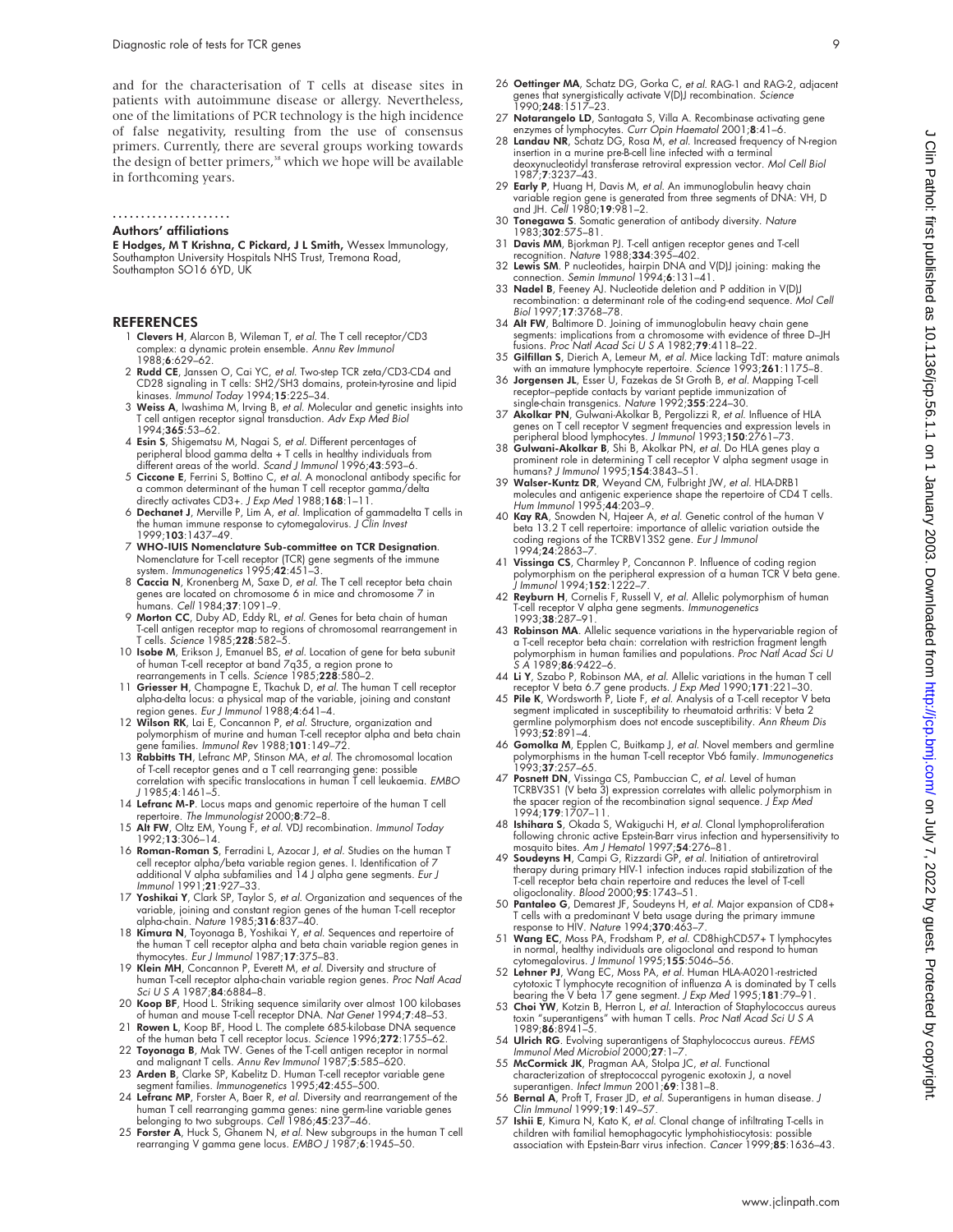- 58 Islam SA, Hay CM, Hartman KE, et al. Persistence of human immunodeficiency virus type 1-specific cytotoxic T-lymphocyte clones in a<br>subject with rapid disease progression. *J Virol* 2001;**75**:4907–11.
- 59 Than S, Kharbanda M, Chitnis V, et al. Clonal dominance patterns of CD8 T cells in relation to disease progression in HIV-infected children. J Immunol 1999;162:3680–6.
- 60 Posnett DN, Sinha R, Kabak S, et al. Clonal populations of T cells in
- normal elderly humans: the T cell equivalent to "benign monoclonal<br>gammapathy". J Exp Med 1994;**179:**609–18.<br>61 **Schwab R**, Szabo P, Manavalan JS, *et al.* Expanded CD4+ and CD8+ T<br>cell clones in elderly humans. J Immunol
- 62 Davey MP, Burgoine GA, Woody CN. TCRB clonotypes are present in CD4+ T cell populations prepared directly from rheumatoid synovium. Hum Immunol 1997;55:11–21.
- 63 Michalowska-Wender G. The early stage of multiple sclerosis in the light of molecular and immunological studies. *Folia Neuropathol*<br>1999;**37**:273–6.
- 64 Oksenberg JR, Panzara MA, Begovich AB, et al. Selection for T-cell receptor V beta–D beta–J beta gene rearrangements with specificity for a<br>myelin basic protein peptide in brain lesions of multiple sclerosis. *Nature*<br>1993;**362**:68–70.
- 65 Ben Nun A, Liblau RS, Cohen L, et al. Restricted T-cell receptor V beta gene usage by myelin basic protein-specific T-cell clones in multiple sclerosis: predominant genes vary in individuals. Proc Natl Acad Sci U S A 1991;**88**:2466–70.
- 66 Sander CA, Medeiros LJ, Weiss LM, et al. Lymphoproliferative lesions in patients with common variable immunodeficiency syndrome. Am J Surg Pathol 1992;**16**:1170–82.
- 67 Elenitoba-Johnson KS, Jaffe ES. Lymphoproliferative disorders associated with congenital immunodeficiencies. Semin Diagn Pathol 1997;14:35–47.
- 68 Brooks EG, Filipovich AH, Padgett JW, et al. T-cell receptor analysis in Omenn's syndrome: evidence for defects in gene rearrangement and assembly. Blood 1999;93:242–50.
- 69 van den Beemd R, Boor PP, van Lochem EG, et al. Flow cytometric analysis of the Vbeta repertoire in healthy controls. Cytometry 2000;40:336–45.
- 70 Langerak AW, van den Beemd R, Wolvers-Tettero IL, et al. Molecular and flow cytometric analysis of the Vbeta repertoire for clonality assessment in mature TCRalphabeta T-cell proliferations. Blood 2001;98:165–73.
- 71 Slack DN, McCarthy KP, Wiedemanm LM, et al. Evaluation of sensitivity, specificity, and reproducibility of an optimised method for detecting clonal rearrangements of immunoglobulin and T cell receptor genes in formalin fixed, paraffin embedded sections. Diagn Mol Pathol 1993;2:223–32.
- 72 Pannetier C, Even J, Kourilisky P. T-cell repertoire diversity and clonal expansions in normal and clinical samples. Immunol Today 1995:16:176–81.
- 73 Rosenberg WM, Moss PA, Bell JI. Variation in human T cell receptor V beta and J beta repertoire analysis using anchor polymerase chain reaction. Eur J Immunol 1992;22:541–9.
- 74 Uematsu Y, Wege H, Straus A, et al. The T-cell receptor repertoire in the synovial fluid of a patient with rheumatoid arthritis is polyclonal. Proc Natl Acad Sci U S A 1991;19:8534–8.
- 75 Gagne K, Brouard S, Giral M, et al. Highly altered V beta repertoire of T cells infiltrating long-term rejected kidney allografts. *J Immunol*<br>2000;**164**:1553–63.
- 76 McCarthy KP, Sloan JP, Kabarowski JHS, et al. A simplified method of detection of clonal rearrangements of the T-cell receptor γ chain gene. Diagn Mol Pathol 1992;1:173–9.
- 77 van Dongen JJM, Wolvers-Tettero LM. Analysis of immunoglobulin and T cell receptor genes. Part II: possibilities and limitations in the diagnosis and management of lymphoproliferative diseases and related disorders. Clin Chim Acta 1991;198:93–174.
- 78 Bartram CR. Molecular genetic techniques for detection of minimal residual disease in acute lymphoblastic leukemia: possibilities and limitations. Recent Results Cancer Res 1993;131:149–55.
- 79 Kneba M, Boilz I, Linke B, et al. Analysis of rearranged T-cell receptor beta-chains by polymerase chain reaction (PCR) DNA sequencing and automated high resolution PCR fragment analysis. Blood 1995;86:3930–7.
- 80 Assaf C, Hummel M, Dippel E, et al. High detection rate of T-cell receptor beta chain rearrangements in T-cell lymphoproliferation by family specific polymerase chain reaction in combination with the GeneScan technique and DNA sequencing. Blood 2000;95:640-6.
- 81 Even J, Lim A, Puisieux I, et al. T-cell repertoires in healthy and diseased human tissues analysed by T-cell receptor beta-chain CDR3 size
- determination: evidence for oligoclonal expansions in tumours and<br>inflammatory diseases. Res Immunol 1995;146:65-80.<br>Marguerie C, Lunardi C, So A. PCR-based analysis of the TCR repertoire<br>in human autoimmune diseases. Immu
- 83 Martinelli G, Farabegoli P, Testoni N, *et al*. Detection of clonality by<br>heteroduplex analysis of amplified junctional region of T-cell receptor<br>gamma in patients with T-cell acute lymphoblastic leukemias. Haematologica 1997;82:161–5.
- 84 Langerak AW, Szczepanski T, van der Burg M, et al. Heteroduplex PCR analysis of rearranged T cell receptor genes for clonality assessment in suspect T cell proliferations. Leukemia 1997;11:2192–9.
- 85 Yamamoto K, Masuko-Hongo K, Tanaka A, *et al.* Establishment and application of a novel T cell clonality analysis using single-strand conformation polymorphism of T cell receptor messenger signals. Hum Immunol 1996;48:23–31.
- 86 Offermans MT, Sonneveld RD, Bakker E, et al. Denaturing and non-denaturing gel electrophoresis as methods for the detection of junctional diversity in rearranged T cell receptor sequences. J Immunol Methods 1995;181:101-14.
- 87 Wood GS, Tung RM, Haeffner AC, et al. Detection of clonal T-cell receptor gamma gene rearrangements in early mycosis<br>fungoides/Sezary syndrome by polymerase chain reaction and<br>denaturing gradient gel electrophoresis (PCR/DGGE). *J Invest Dermatol*<br>1994;**103**:34–41.
- 88 Wilson KB, Quayle AJ, Suleyman S, et al. Heterogeneity of the TCR repertoire in synovial fluid T lymphocytes responding to BCG in a patient<br>with early rheumatoid arthritis. *Scand J Immunol* 1993;**38**:102–12.
- 89 Fodde R, Losekoot M. Mutation detection by denaturing gradient gel electrophoresis (DGGE). Hum Mutat 1994;3:83-94. 90 Griesser H. Gene rearrangements and chromosomal translocations in T
- cell lymphoma—diagnostic applications and their limits. Virchows Arch 1995;426:323–38.
- 91 Terhune MH, Cooper KD. Gene rearrangements and T-cell lymphomas. Arch Dermatol 1993;129:1484-90.
- 92 Weiss LM, Wood GS, Ellisen LW, et al. Clonal T-cell populations in pityriasis lichenoides et varioliformis acuta (Mucha-Habermann disease).<br>A*m J Pathol* 1987;**126**:417–21.
- 93 Wood GS, Strickler JG, Abel EA, et al. Immunohistology of pityriasis lichenoides et varioliformis acuta and pityriasis lichenoides chronica. Evidence for their interrelationship with lymphomatoid papulosis. J Am Acad Dermatol 1987;16:559–70.
- 94 Harris NL, Jaffe ES, Stein H, et al. A revised European-American classification of lymphoid neoplasms: a proposal from the international
- lymphoma study group. *Blood* 1994;**84**:1361–92.<br>95 **Gill JI**, Gulley MD. Immunoglobulin and T cell receptor gene<br>rearrangement. Diagn Haematol 1994;**8**:751–70.<br>96 **Smith JL**, Hodges E, Quin CT, et al. Frequent T and B cel
- 
- histologically and immunophenotypically characterized<br>angioimmunoblastic lymphadenopathy. Am J Pathol 2000;1**56**:661–9.<br>97 Lipford EH, Smith HR, Pittaluga S, *et al*. Clonality of angioimmunoblastic lymphadenopathy and implications for its evolution to malignant<br>lymphoma. *J Clin Invest* 1987;**79**:637–42.<br>98 **Campana D**, Pui CH. Detection of minimal residual disease in acute
- leukemia: methodologic advances and clinical significance. Blood 1995;85:1416–34.
- 99 Heid CA, Stevens J, Livak KJ, et al. Real time quantitative PCR. Genome Res 1996;6:986–94.
- 100 **Holland PM**, Abramson RD, Watson R, *et al.* Detection of specific polymerase chain reaction product by utilizing the 5′→3′ exonuclease activity of Thermus aquaticus DNA polymerase. *Proc Natl Acad Sci U S* 4 1991;**88**:7276–80.
- 101 Pongers-Willemse M J, Verhagen OJ, Tibbe GJ, et al. Real-time quantitative PCR for the detection of minimal residual disease in acute lymphoblastic leukemia using junctional region specific Taqman probes. Leukemia 1998;12:2006–14.
- 102 Bolufer P, Sanz GF, Barragan E, et al. Rapid quantitative detection of BCR–ABL transcripts in chronic myeloid leukemia patients by real-time reverse transcriptase polymerase-chain reaction using fluorescently labeled probes. Haematologica 2000;85:1248–54.
- 103 Loughran TP, Jr. Clonal diseases of large granular lymphocytes. Blood  $1993.82.1 - 14$
- 104 Loughran TP. Large granular lymphocytic leukemia: an overview. Hosp Pract (Off Ed) 1998;33:133-8. 105 Kelly A, Richards SJ, Sivakumaran M, et al. Clonality of CD3 negative
- large granular lymphocyte proliferations determined by PCR based X-inactivation studies. J Clin Pathol 1994;47:399–404.
- 106 Akashi K, Mizuno S. Epstein-Barr virus infected natural killer cell leukemia. Leuk Lymphoma 2000;40:57–66.
- 107 Wack A, Cossarizza A, Heltai S, et al. Age-related modifications of the human alphabeta T cell repertoire due to different clonal expansions in the CD4+ and CD8+ subsets. Int Immunol 1998;10:1281–8.
- 108 Fitzgerald JE, Ricalton NS, Meyer AC, et al. Analysis of clonal CD8+ T cell expansions in normal individuals and patients with rheumatoid arthritis. J Immunol 1995;154:3538–47.
- 109 **Hingorani R**, Choi IH, Akolkar P, *et al*. Clonal predominance of T cell<br>receptors within the CD8+ CD45RO+ subset in normal human subjects. J Immunol 1993;151:5762–9.
- 110 Lamy T, Loughran TP. Current concepts: large granular lymphocytic leukaemia. Blood Rev 1999:13:230–40.
- 111 Martin MP, Biggar RJ, Hamlin-Green G, *et al*. Large granular<br>lymphocytosis in a patient infected with HTLV-II. *AIDS Res Hum* Retroviruses 1993;9:715–19.
- 112 Choi YW, Herman A, DiGiusto D, et al. Residues of the variable region of the T-cell-receptor beta-chain that interact with S. aureus toxin<br>superantigens. *Nature* 1990;**346**:471–3.
- 113 Lechner F, Cuero AL, Kantzanou M, et al. Studies of human antiviral CD8+ lymphocytes using class I peptide tetramers. Rev Med Virol  $2001:11:11-22$ .
- 114 Wang LC, Lu MY, Yu Y, et al. T cell lymphoproliferative disorder following bone marrow transplantation for sever aplastic anaemia. Bone Marrow Transplant 2000;26:893–7.
- 115 Hodara VL, Jeddi-Tehrani M, Grunewald J, et al. HIV infection leads to differential expression of T-cell receptor V beta genes in CD4+ and CD8+ T cells. AIDS 1993;7:633–8.
- 116 Bansal AS, Green LM, Khoo SH, et al. HIV induces deletion of T cell receptor variable gene product-specific T cells. Clin Exp Immunol 1993;94:17–20.